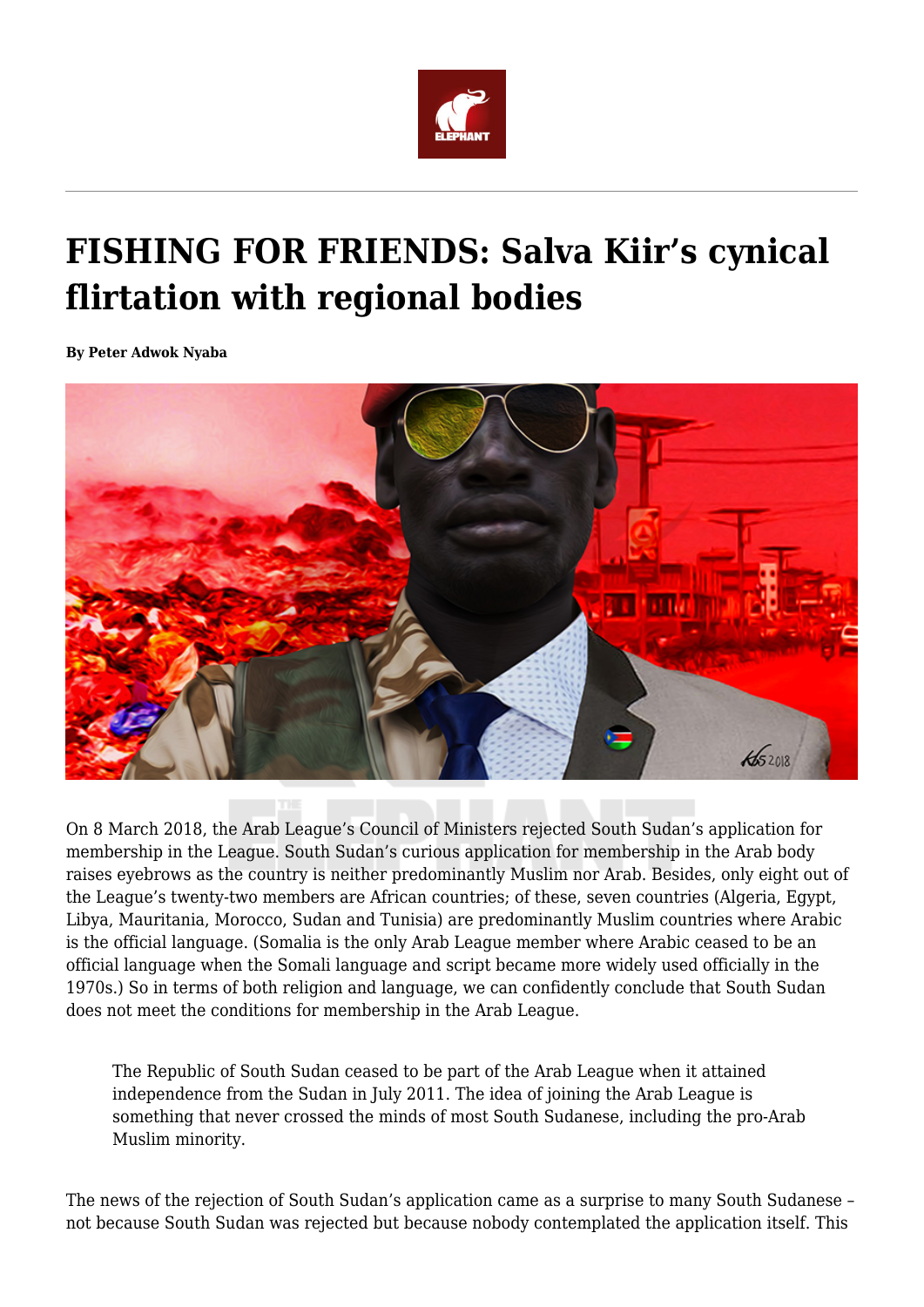speaks volumes about how the government of President Salva Kiir could have undertaken such an important national security matter in complete secrecy. It also suggests that the people of South Sudan would not have accepted the idea of joining the Arab League, which explains the secrecy surrounding the process until the Council of Ministers broke the news. Internal as well as external national socio-economic and political/security priorities dictate membership in multilateral and regional organisations. States seek membership in multilateral organisations to satisfy their economic, security or political needs.

The Republic of South Sudan ceased to be part of the Arab League when it attained independence from the Sudan in July 2011. The idea of joining the Arab League is something that never crossed the minds of most South Sudanese, including the pro-Arab Muslim minority.

Perhaps the regime operatives confused the Arab League with the Organisation of Islamic States (OIS), which many South Sudanese Muslims would be upbeat about joining. It is, therefore, a flabbergasting turn of events that the government wants the people of South Sudan to become part of the Arab world after nearly seven decades of resisting Arab identity.

One outstanding cause for South Sudan's secession was the definition of the Sudan along the two parameters of Islam and Arab culture. The Arab-dominated northern political elite also considered the Sudanese nationality as a transition to full integration into Arab nationhood. The first civil war (1955-1972) was secessionist in character while the second civil war (1983-2005) was for the radical transformation of the Sudanese polity.

As a nascent state, emerging from two decades of war of national liberation, South Sudan exhibited extreme conditions of fragility and instability. Its internal stability, therefore, depended on the socioeconomic and political engineering processes that the government undertook internally, as well as the external diplomatic relations it constructed.

Upon attaining independence, South Sudan immediately acquired membership at the United Nations, the African Union and the regional Inter-Governmental Authority on Development (IGAD). However, the internal socio-political stability could not hold and the nascent state descended into a civil war barely three years into its independence. This disturbed its internal legitimacy and so it had to rely on external legitimacy to maintain its equilibrium. This equilibrium hinged precariously on an oppressive kleptocratic totalitarian regime comprising a network of parasitic patrons and clients that fed on the dwindling oil revenues. The longer the civil war lasted, the more the system witnessed internal instability trending towards failure and collapse.

The East Africa Community (EAC), in a hushed process, admitted the Republic of South Sudan as a member in 2017. There was no internal debate in South Sudan to endorse the application for membership in the EAC.

The internal instability of the system triggered frenetic efforts to save itself. In 2016 and 2017, the system shopped for symbiotic associations as a strategy to keep itself afloat. The East Africa Community (EAC), in a hushed process, admitted the Republic of South Sudan as a member in 2017. There was no internal debate in South Sudan to endorse the application for membership in the EAC. The government of the Republic of South Sudan denied the people the opportunity to conscientise the community and its institutions. The process was rushed through the National Assembly in the heavy presence of national security officers to intimidate the legislators to meet the deadline for joining the East Africa Community Parliament. President Salva Kiir issued a republican decree appointing nine South Sudanese, all members of the ruling SPLM party (two incumbent presidential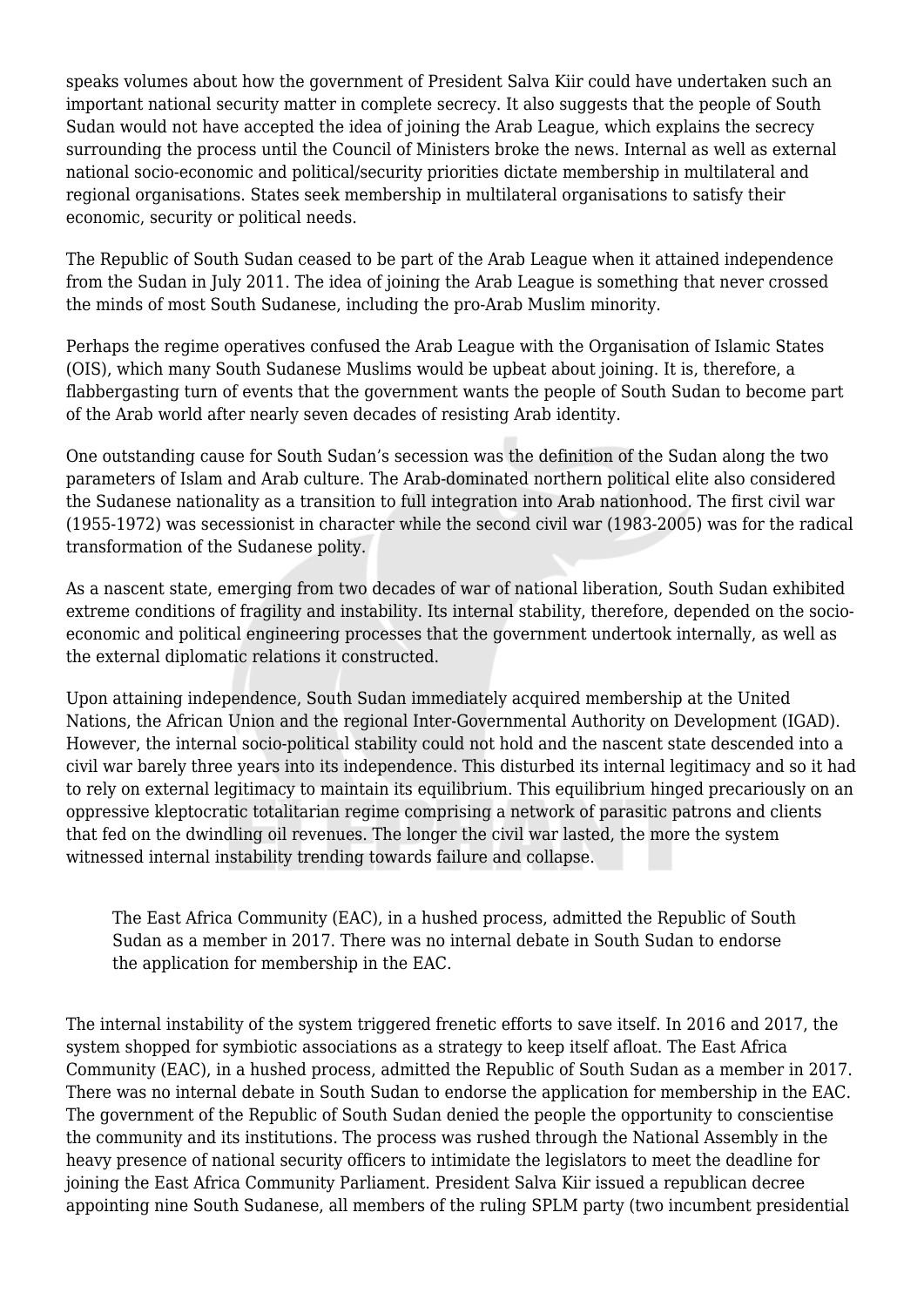advisors and others occupied different positions in the government), to the EAC's Legislative Assembly.

South Sudan could have been a founding member of the EAC had the British colonial administration not reversed its 1946 policy, which aimed at annexing southern Sudan to the then British East Africa. The East African countries of Uganda, Kenya and to some extent Tanzania, welcomed Southern Sudanese refugees in the first (1955-1972) and second (1983-2005) civil wars. Many of them studied and obtained skills and academic degrees in East African universities.

However, the cultural integration of ordinary South Sudanese, particularly those hailing from Bahr el Ghazal and Upper Nile subregions, into the East Africa Community will not be without pains and difficulties. They are oriented towards Sudanese culture with Arabic cultural and religious streaks. Nevertheless, the economic and political interests of the parasitic capitalist class in South Sudan dictated joining the East Africa Community.

In the same vein as the EAC process, the Republic of South Sudan joined the International Conference on the Great Lakes Region (ICGLR) in 2017. This came at a time of great social, economic and political stress in the country, the result of the civil war and the dire humanitarian situation that produced two to three million South Sudanese refugees in Uganda, DR Congo, Central African Republic, Sudan, Ethiopia and Kenya.

Tens of thousands of internally displaced South Sudanese are living in squalid conditions in UNprotected areas, while many others are scattered in inaccessible bushes and swamps. The economy has collapsed – people cannot find a day's meal without international humanitarian intervention. Some ministers in the government, members of the National Legislature and senior bureaucrats who did not send their families to cities in East Africa now prefer to send their families to refugee camps.

The government of South Sudan assented to the ICGLR Protocol on Non-Aggression and Mutual Defence Pact Art 2 (106) as a survival mechanism. It is an instrument to enable the regime to obtain political security and military support from the region and from the US administration. In fact, the regime's most important expectation of this regional support is its declaration of the SPLM/SPLA (IO) and all opposition groups opposed to Salva Kiir and his regime as "negative forces".

On 26 January this year, the US ambassador to the United Nations, Nikki Haley, called the South Sudan government of President Salva Kiir an "unfit partner" of the United Nations.

In this context of political survival, President Kiir has tied South Sudan to the imperialist security projects in Africa, which purportedly are aimed at combating international terrorism. However, this strategy has allowed for the extraction and plunder of minerals and other resources in the Great Lakes Region.

## **Exclusive clubs**

Poignant to the questions I have raised above is whether or not the regional multilateral organisations, such as the EAC, IGAD, the Arab League and AU, remain exclusive clubs for leaders who have little impact on the lives of the people in their respective constituent countries. In the Horn and Great Lakes Regions of Africa, civil wars rage in South Sudan, Sudan, Somalia, DR Congo and to some extent Burundi. These wars have triggered dire humanitarian consequences; there have been large-scale human displacements and migrations to neighbouring countries with serious economic and security implications for the host countries and communities. Nevertheless, we only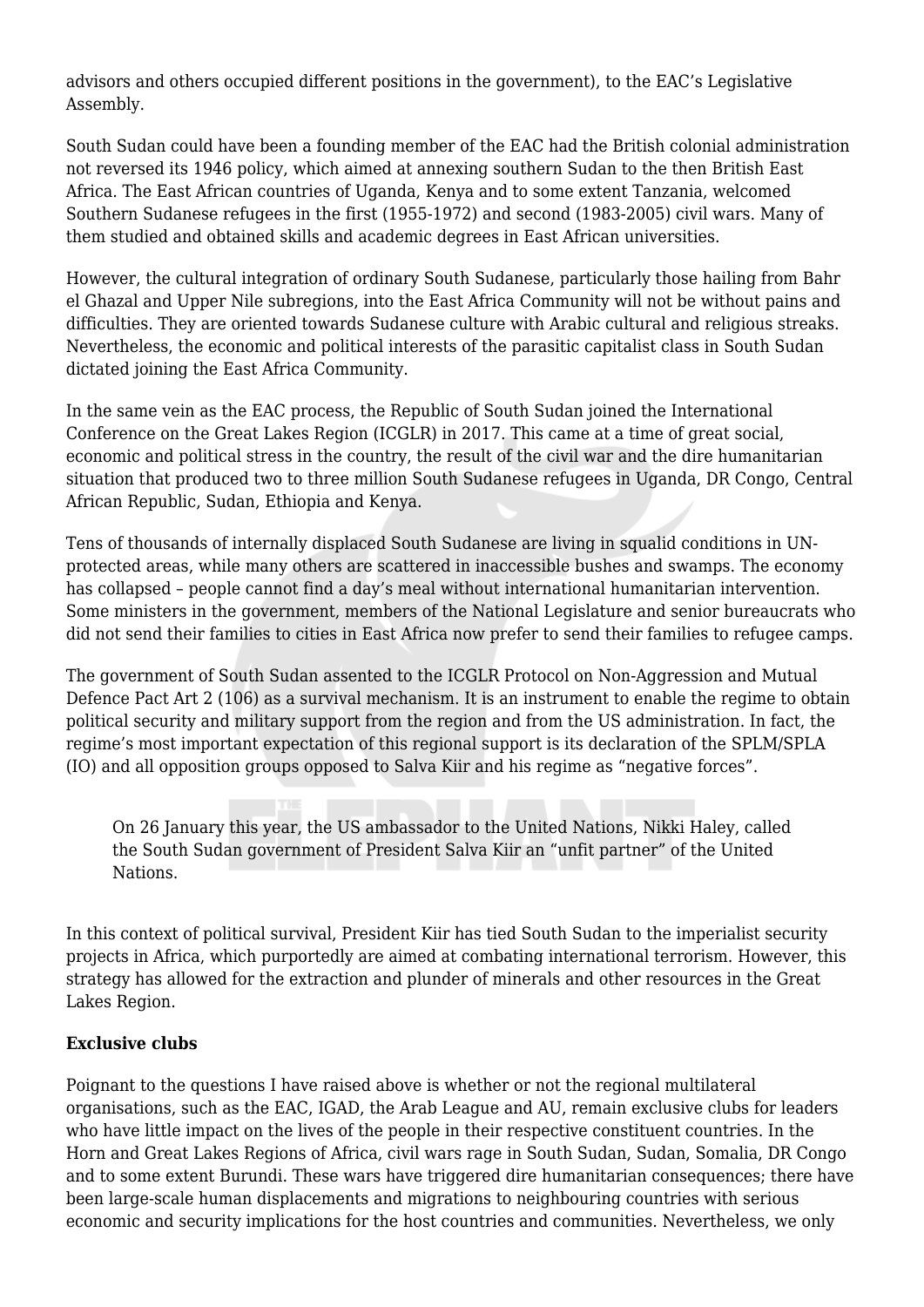see the United States, in cohort with the United Kingdom, the Kingdom of Norway and the European Union, engaged in trying to quell these wars or meet the humanitarian needs of the internally displaced and the refugees. The regional multilateral organisations are completely absent in this endeavour.

The leaders of these regional multilateral bodies hold periodic summits and issue communiques after every summit that declare that they "remain seized" on South Sudan's particular situation. Does the suffering of the people not freak out the conscience of these leaders, particularly leaders of the countries that are also experiencing civil war? I am not sure if the Arab League has ever discussed the conditions in Somalia since civil war erupted in 1991. Why then would the Arab League be concerned about South Sudan, which is a predominantly Christian, non-Arab country?

The news of South Sudan application to join the Arab League took many citizens of South Sudan by surprise. This is partly because one of the strong points for the southern Sudanese to secede from the Sudan was on account of the Arab-dominated northern Sudanese political elite's definition of Sudan along the two parameters of Islam and Arab culture. Not just that, but also because they considered Sudanese nationality as a transition to full integration of the Africans in the Sudan into Arab nationhood,

The collapse of the agreement on the resolution of the conflict in South Sudan (ARCISS) leading to the escalation of war and proliferation of opposition groups created other dynamics in the search for peace in South Sudan. The IGAD sponsored high-level revitalisation (HLRF) of the collapsed ARCISS did not make headway. The process kicked off in Addis Ababa, Ethiopia, in December 2017 and brokered a cessation of hostilities agreement (COH). However, before the ink could dry, the government army violated the COH signed in Addis Ababa just before Christmas 2017, suggesting that the government was not interested in peace.

The violation of COH solicited unsavoury reaction from the US administration. On 26 January this year, the US ambassador to the United Nations, Nikki Haley, called the South Sudan government of President Salva Kiir an "unfit partner" of the United Nations. These strong words speak to the growing rift between the US Government and the regime in Juba.

Egypt is only interested in the Nile waters, and has been threatening a war with Ethiopia on account of the Great Renaissance Dam on the Blue Nile. South Sudan is the weakest link, militarily speaking, in this confrontation, and therefore through it, membership in the Arab League would render its territory a buffer zone in the service of Egypt, the League's most influential member.

It is worth mentioning that the Bush administration helped midwife the process that allowed the people of Southern Sudan to exercise their inalienable right to self-determination. The Obama administration had been instrumental in supporting the regime in Juba, including the continued incarceration in South Africa of Dr. Riek Machar, the leader of the armed SPLM/A (IO), in the vain belief that Riek's absence from the region would help bring peace. This IGAD Council of Ministers Communique of 26 March echoed this belief by predicating Riek's release on the opposition leader and former Vice President renouncing violence.

We view South Sudan's application for membership in the Arab League in the context of the civil war in the country and the growing international isolation of Salva Kiir's regime. South Sudan has no strategic interests in the Arab League. Therefore, the application must be viewed in the context of Kiir's political survival in the vacuum created by the withdrawal of US support to his regime. It was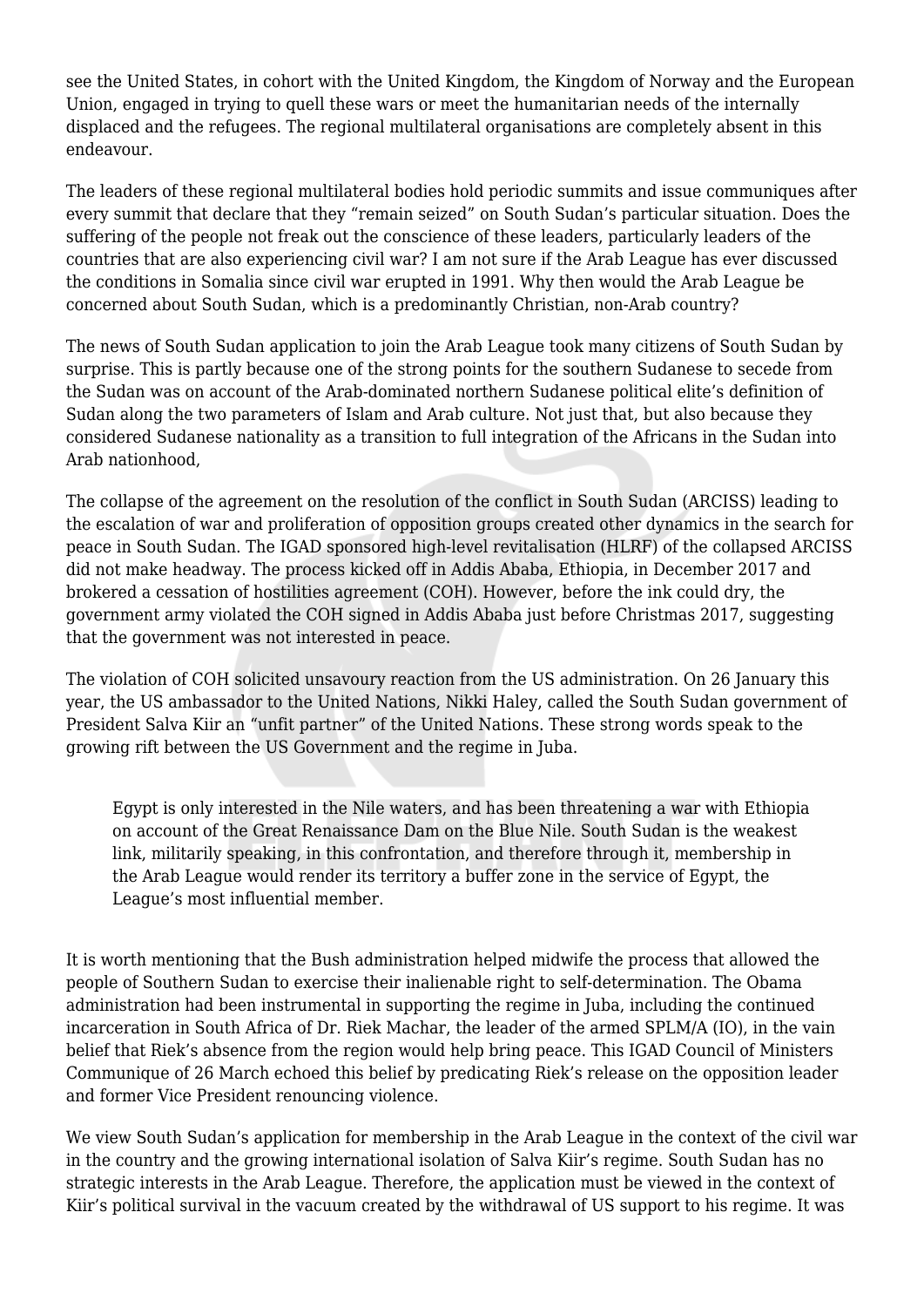a strategy to obtain other kinds of support in case the US administration pressures Kiir's main supporter in the region, President Yoweri Museveni, to urge him to leave office.

In addition, South Sudan has an outstanding "defence pact" with Egypt to the chagrin of both the Sudan and Ethiopia. Both Egypt and Uganda have been involved in chaotic attempts to reunify the factions of the SPLM, a process started jointly in 2014 by Tanzania's Chama Cha Mapinduzi and South Africa's African National Congress.

Therefore, admission of South Sudan into the Arab League on the recommendation of Egypt smacks of the nineteenth century Egyptian colonial adventure in the Sudan. Egypt is only interested in the Nile waters, and has been threatening a war with Ethiopia on account of the Great Renaissance Dam on the Blue Nile. South Sudan is the weakest link, militarily speaking, in this confrontation, and therefore through it, membership in the Arab League would render its territory a buffer zone in the service of Egypt, the League's most influential member. The people of South Sudan are therefore right in welcoming the rejection of South Sudan's application for membership in the Arab League.

## **The next phase**

President Salva Kiir did not have to subject the people of South Sudan to such national embarrassment. The 98.7% vote for secession in the referendum on self-determination in January 2011 was South Sudan's march out of the Arab League. In fact, President Salva Kiir did not need to apply for membership in the Arab League had he implemented, without unnecessary hitches, the IGAD-brokered agreement on the resolution of conflict in South Sudan (2015).

The IGAD high-level revitalisation process (HLRF) is another opportunity for the people of South Sudan to make peace and return to stability and reconciliation. The third phase of HLRF kicked off in Addis Ababa, Ethiopia, immediately after the Easter season. It is incumbent on all to give peace a chance.

The people of South Sudan have not seen meaningful peace since the nineteenth century European incursion, occupation, wars of pacification and the civil wars. The sticking point has been powersharing and security sector reforms. It is imperative to undertake security sector reform in terms of effectiveness, proficiency and ethnic configuration. However, power-sharing during the transition and the elections are not the solution to the fundamental contradiction in the conflict.

President Kiir and his government, on the one hand, and the political and armed opposition, on the other, have to begin to think outside the box. The IGAD region or the international community will not bring peace to South Sudan. Only the people of South Sudan in their different social and political formations will bring peace if they so wish.

The IGAD region or the international community will not bring peace to South Sudan. Only the people of South Sudan in their different social and political formations will bring peace if they so wish.

The role of the region and the international community is only facilitation, nothing more. The focus, therefore, of the HLRF should not be on power-sharing but rather on how to get South Sudan and its people out of the social, economic and political avalanche. It requires a scientific understanding of the real issues facing South Sudan. This will enable the crafting of a comprehensive political programme to address the socio-economic and cultural backwardness of the people of South Sudan that play out as poverty, ignorance, illiteracy and superstition, all of which have fuelled the conflict. This requires a national government based on competence and knowledge of issues and bound only